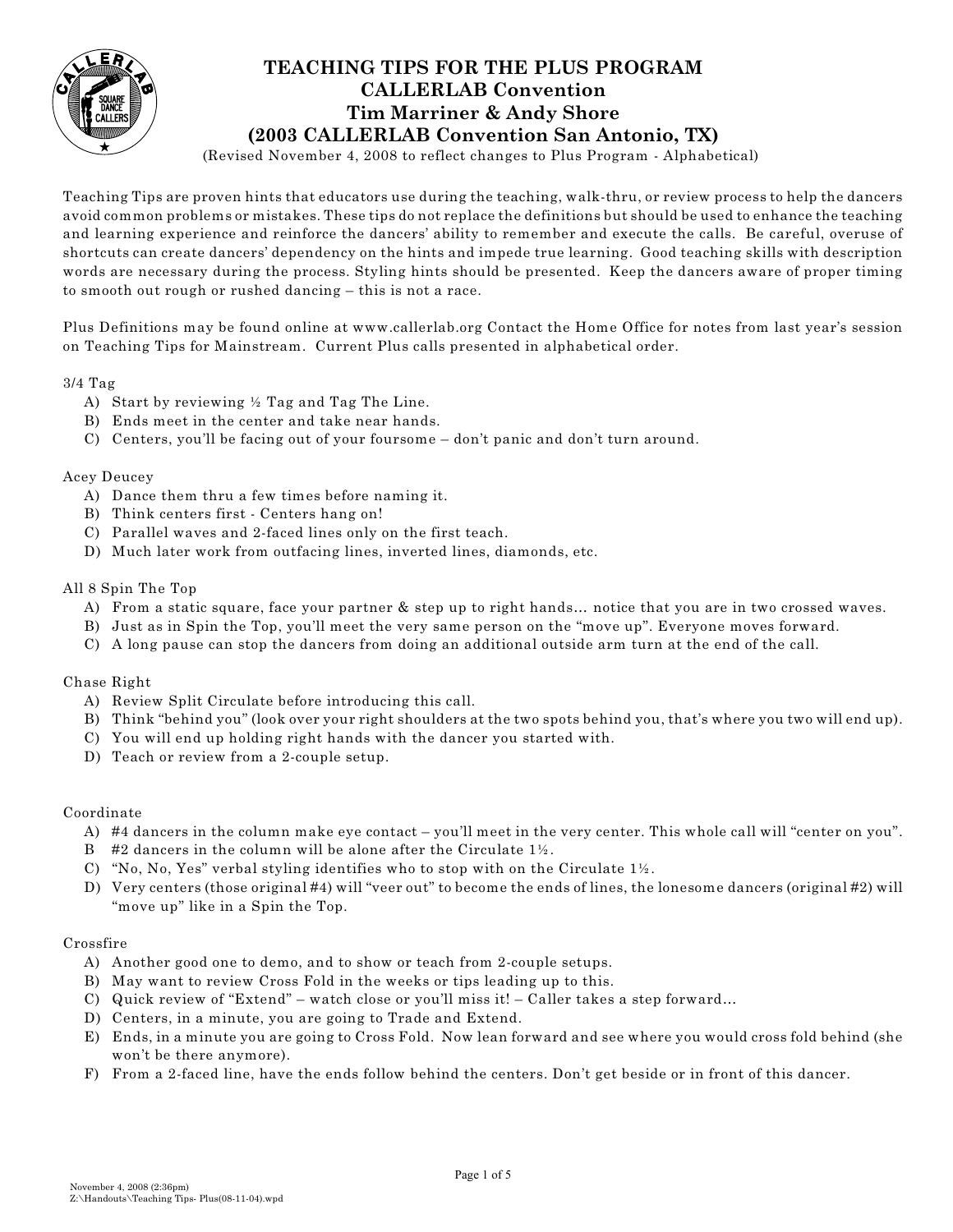# Cut The Diamond

- A) Points must slide together without turning, then trade once they have made contact.
- B) Points will meet with their center (inside, pointing) hand. "Hiyah!" chopping styling.
- C For both Cut the Diamond and Flip the Diamond, the initial points wind up facing the opposite wall (it turns them around 180 ).
- D) On all diamond calls, the centers always circulate. The points do all the other work.

### Diamond Circulate

- A) Start in RH Diamonds & explain why it is Right Handed.
- B) Identify Centers who have a handhold, and Points who should *point in*.
- C) Centers will become Points, Points will become Centers.
- D) Identify the next spot move up turning to face one new wall. Maintain the same shoulder toward the center.
- E) In twin diamonds, also emphasize the Wave and the Box, to enhance formation awareness.

# Dixie Grand

- A) Those who can will begin this call.
- B) All say "Right, Left, Right" and mean it some of you may not get to do all the parts.
- C) Ends in single file circle.

# Explode The Wave

- A) 3 part call Step Ahead, Face In, Pull By
- B) Lean forward and peek at that person that's who you'll face and pull by.
- C) Face In is toward the center of your wave, not necessarily the center of the set (e.g., from a tidal wave)
- D) Setup from #1 or #2 waves so that the pull-by is with the same sex.

# Explode and (Anything) (waves only)

- A) Wait until you hear either "The Wave" or the "And call".
- B) Callers really emphasize the word "AND".
- C) Do the first 2 parts of Explode the Wave but *wait* for the "And call".
- D) Use simple 2-dancer calls first: Touch ¼, Star Thru, Slide Thru, Single Circle.
- Then move to more difficult ones: Right & Left Thru, Grand Swing Thru, Pass The Ocean, Load The Boat.
- E) Explode AND ROLL can break them of the habit/desire to pull by or pass thru. (This is tough for most dancers.)

#### Extend

- A) Remember the name of the call is "Extend", avoid calling "Extend The Tag" or "Extend your Ping".
- B) Be aware of the handedness in the wave (if any) and use the same hand.
- C) Some dancers may need to adjust to form a couple or to slide apart.

#### Fan the Top

- A) Tell the dancers this is the "Stunted degenerate cousin of Spin the Top."
- B) No initial trade as in Spin the Top.
- C) Hang on Centers!

#### Flip The Diamond

- A) Centers will do their part of a Diamond Circulate.
- B) Points will "flip in" to the adjacent vacant spot, like they are running around somebody who isn't there.
- C) Points stick your outside hand into the very center of the forming wave or line.
- D) Points will be facing the opposite wall after you flip (it's a 180 turn).
- E) Points don't cross the center of the diamond stay on your side.

#### Follow Your Neighbor

- A) Good call to teach or workshop in 2-couple setups.
- B) Initial motion is just like a Scootback, so do a lot of those leading up to your teach.
- C) First thing to do is Let Go & Move Forward then decide if you have to arm turn or Fold & Roll.
- D) Everyone will Extend & Cast ¾ Trailers with a real live person, and Leaders with a ghost. You'll end holding the same person you started with, but with the other hand (& looking at the other set of walls).
- E) Leaders part can also be described as ½ Run & U-Turn Back.
- F) Avoid calling "Follow Your Neighbor & Spread" exclusively, don't over-train your dancers.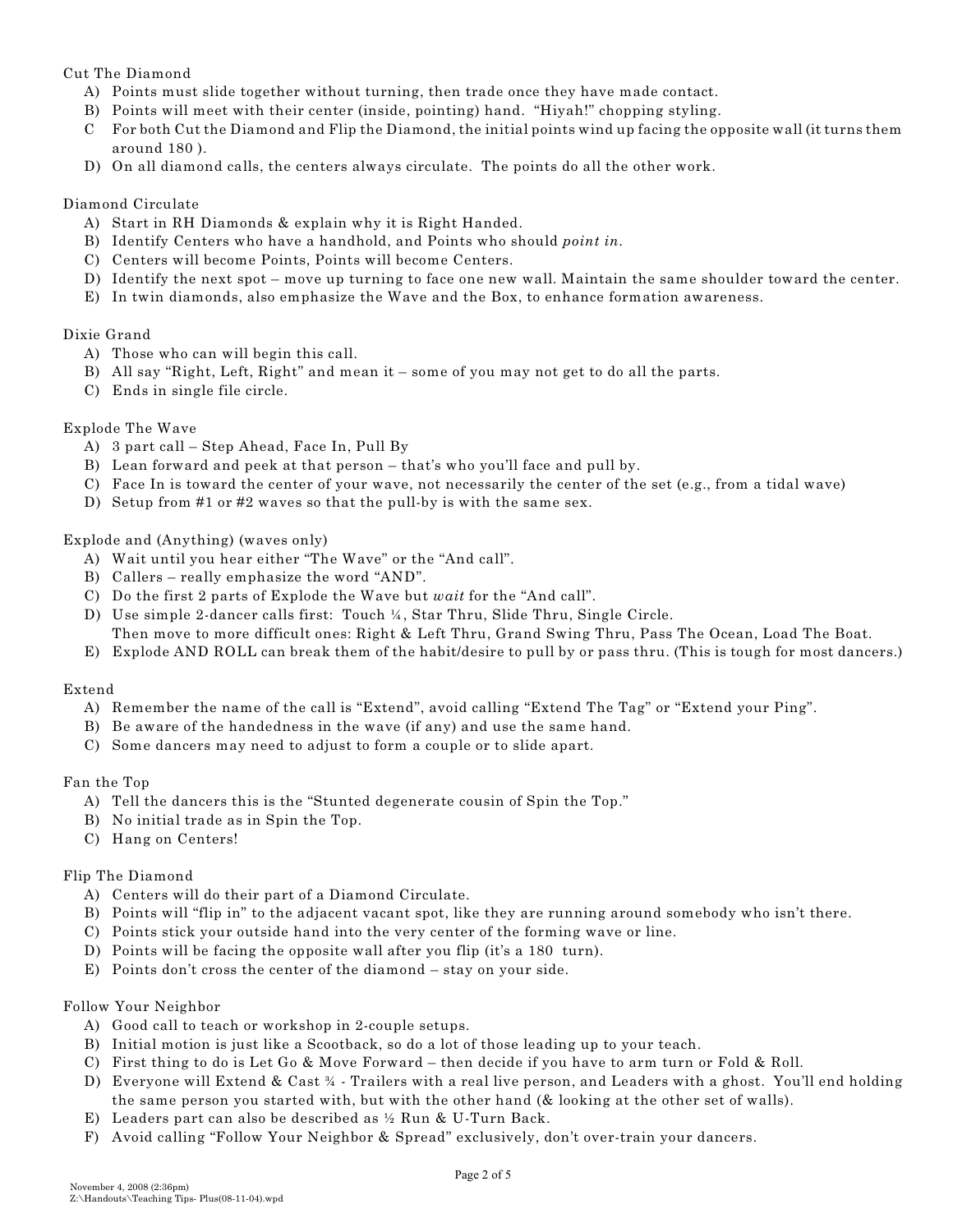#### Grand Swing Thru

- A) Identify the formation some dancers may not have seen or heard the name "Tidal Wave" before.
- B) Like "Swing Thru" this is a hand-dependant call it always starts with the Right hand.
- C) Those who can, trade by the Right, then those who can, trade by the Left.
- D) Also use Grand Left Swing Thru.
- E) Do it from facing lines as well as tidal waves.
- F) Note that for a wave of 6 the call is also "Grand".

#### Linear Cycle (waves only)

- A) Workshop "leaders fold" and "single hinge, (new) leaders fold" from parallel waves for a week or two before.
- B) Emphasize the direction of the peel. Fill the void.
- C) Dancers often dance this like "Recycle & Sweep  $\frac{1}{4}$ " admit that it's the same ending spots and "feel".
- D) Work down to the other end of your wave, you'll be facing toward where you started.
- E) Dancers often chant "Hinge, Fold, Follow, Peel."

#### Load The Boat

- A) Workshop the "centers part" first in 2-couple setups, emphasizing it from the ½ arrangement.
- B) Make sure the centers' initial Pass Thru is "just barely" so that they'll find someone to trade with after the Quarter Out (Face Out).
- C) Centers have 4 parts (P's) Pass, Pivot away, Partner Trade, and Pass.
- D) Put them in zero lines and show the ends what they'll do, then let the centers do their thing. Right & Left Thru, Slide Thru & do it again. After several successes, Star Thru, and give everyone a chance to dance thru the standard setup

#### Peel Off

- A) Like peeling a banana away and looping back.
- B) Identify leaders and trailers may be easiest to set up one sex as leaders, the other as trailers.
- C) All will reverse facing direction.
- D) May want to work ½ Zoom from completed DPT first (if your dancers can handle that) before introducing this call.
- E) Use completed DPT and possibly Z's for the first few weeks.

#### Peel The Top

- A) Start from a Z the leaders peel *away* from the center handhold.
- B) Everyone will wind up turning ¾ Leaders peel away (180) and move up around the corner another quarter, while the trailers Extend and Cast ¾.
- C) Leads Peel Off and all Fan the Top.
- D) Good one to workshop or teach in 2-couple setups.

#### Ping Pong Circulate

- A) Set up a 0-arrangement  $\frac{1}{4}$  Tag and show them the net (wave) and the players (couples).
- B) Show the circulate paths separately. Have just the boys circ, then just the girls circ. Do it several times.
- C) For the dancers on the outside "follow a back" this helps get the handedness right.
- D) Point out that the "players" always face in toward the net.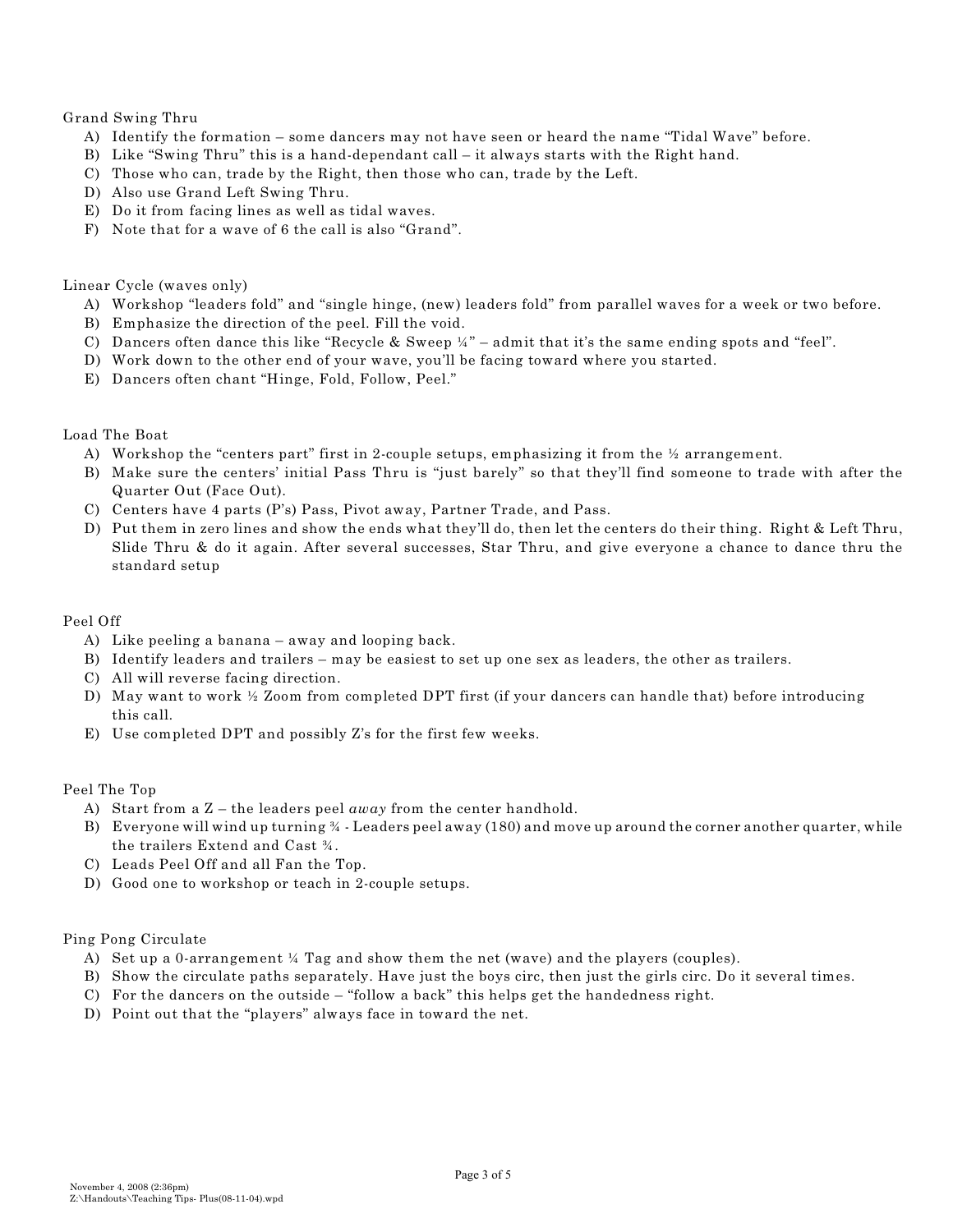Relay The Deucey

- A) Another "mantra call" ½, ¾, ½, ½, ½, ¾.
- B) Great call to demo first observing one dancer at a time thru the entire move.
- C) Notice you wind up beside (and holding onto) the exact same people "2 all 8 circulate spots away" or "diagonally across the square".
- D) The action feels like a Spin the Top, Grand Swing Thru, Spin the Top.
- E) If you leave the wave, dance single file around the outside moving forward. Don't turn around, don't try to make stars, and don't jump into the middle of the wave.
- F) The person you started with will "relay you back into the grand wave" when it's your turn, and you'll meet them again at the end of the call.
- G) If you are moving around the outside, watch that person with your peripheral vision, this will help pace you down the square.
- H) From a 0 wave, the girl facing in works 4 hands down the wave & the girl facing out works 2 hands down the wave.
- I) Everyone keeps moving. No one stands still.

# (Anything) and Roll

- A) Another "suffix call" added onto the end of another call.
- B) You can Roll if you were turning at the end of your part of the preceding call.
- C) Roll is done "in place" your feet get instantly glued to a turntable (lazy Suzan) and you'll individually turn ¼ more ("one more wall") in the direction your body was already turning.
- D) Start with 1 or 2-person calls: Face Right, Face In, Star Thru, Slide Thru, Touch ¼, Trade, Cast Off ¾.
- E) After you've completed the "Roll" reestablish new formations. Take hands if applicable.
- F) If you were touching someone's hand before the "Roll" (i.e., you were side-by-side with them), you can't be touching them after the "Roll".
- G) Not everyone always gets to Roll. Good examples Trade By & Roll, Ping Pong Circulate & Roll.

#### Single Circle To A Wave

- A) Use both hands. Boys palms up, Girls palms down (if you're working with the same sex, all bets are off).
- B) Join hands, circle left ½ way round, and individually veer left to form a miniwave.

#### Spin Chain The Gears

- A) Review Spin Chain Thru a few times first here's a "cousin" of that call.
- B) Starts like a Spin Chain Thru and after the gears turn, centers finish like Spin Chain Thru.
- C) A good one to demo first and cue heavily.
- D) Emphasize that 4 people "line up" after the stars turn ¾, they will do a trade and a cast ¾, while the others "flip out of the way!" (like a peel off action).
- E) "Gears, Gears, Gears" chant during the star turn helps distinguish this later from "Exchange".

#### Spin Chain and Exchange The Gears

- A) Review the cousins first: Spin Chain Thru, and Spin Chain the Gears.
- B) Demo this one first.
- C) Outfacing "spoke" will lead the exchange (Parade, or Snake pattern) raise up your hand when you are turning your star.
- D) "Exchange, Exchange, Exchange" chant while turning the star ¾ to help distinguish this call from "Gears".
- E) Feel of the end of the call is a lot like a Flip The Diamond.
- F) If danced from a Zero Box Wave, before the "exchange" look at where your original partner is and "snake" to that position – then finish the call.

#### (Anything) and Spread

- A) This is a "suffix call" it's added onto calls you already know.
- B) From only 4 actives first, e.g., Heads Star Thru AND SPREAD.
- C) From tandems next, e.g., Wheel & Deal & Spread.
- D) From Waves, e.g., Centers Trade, Acey Deucey, Fan The Top, later with Follow Your Neighbor.